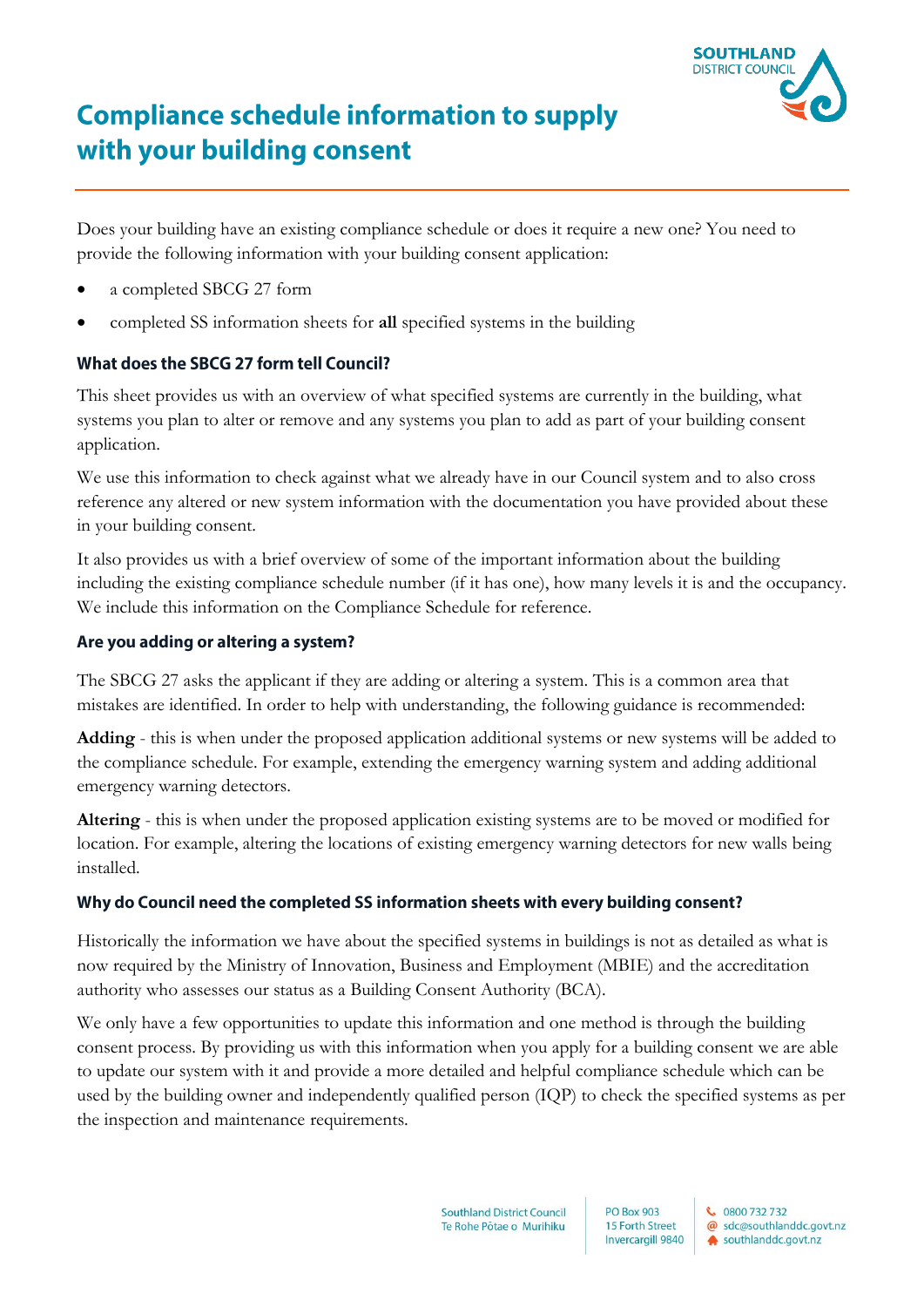

# How do I find the information to populate the SS information sheets?

This information can be found in a variety of places;

- **existing specified systems:** discuss existing specified system information with the building owner and IQP responsible for checking these systems. You can request a copy of the existing compliance schedule for the building from us via building-cs $(a)$ sotuhlanddc.govt.nz You can also request to view the property file for the building to see what information Council currently holds about these existing systems. Old building consents and permits may include fire reports, etc. that could help you locate this information, or we may have existing SS information sheets on file that could help you complete an updated copy of them for us
- **new/altered specified systems:** if the plan is to install some new specified systems or alter some existing ones, these should be identified in the fire report and other consultant reports that form part of the consent documentation. Discuss the relevant installation and inspection and maintenance standards with your fire engineer and other consultants as this information needs to be referenced on the specified system information sheets you provide to us, as well as the reference document that this information has been taken from.

#### Why does Council need to know the year of standards and the relevant parts or sections of them as well?

When issuing a building consent, a BCA must issue the consent on a Form 5 from the Building (forms) Regulations 2004. Included on the Form 5 is the information regarding the specified systems that must be covered by the compliance schedule.

Under the New Zealand Building Act 2004 section 103, A compliance schedule must:

- state and describe each of the specified systems cover by the compliance schedule, including a statement of the type and (if known) make of each specified system, and
- state the performance standards for the specified systems, and
- describe the inspection, maintenance and reporting procedures to be followed by independently qualified persons or other persons in respect of the specified systems to ensure that those systems are capable of, and are performing to the performance standards.

MBIE have provided us with some guidance about the information we should be requesting for building consent applicants to help populate our compliance schedules and this is the level of detail required.

By having this level of detail on the compliance schedule, inspections by the owner and/or IQP should be nice and easy in the future. Any future building consent applications will also be easier to apply for as detailed information about the existing specified systems will already be on our Council system.

#### Why does the specified system information sheets ask for the reference document and page numbers?

This section is requested to ensure the building services team are able to find the relevant information regarding the specified system within the application documentation. This could be the fire report or other consultant's reports and designs.

#### **Guidance for completing the SBCG 27:**

When completing the SBCG 27 the first step to be undertaken is to check if the building or site has an existing compliance schedule. This will help identify crucial information required regarding the existing compliance schedule number, what existing systems are in place and potentially provide information known of the system.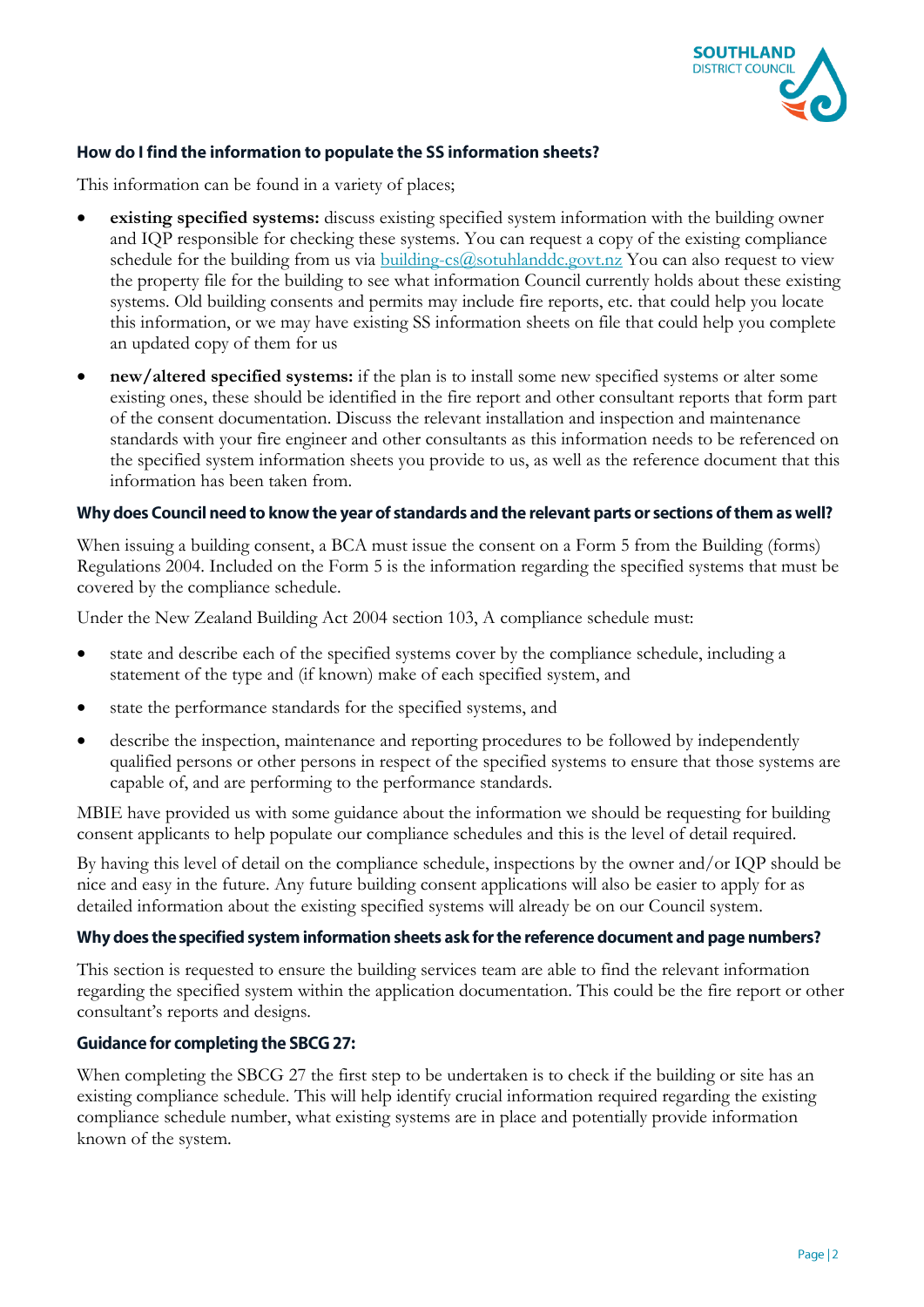

From here you can complete the SBCG 27, ensuring all sections at the top are competed along with all systems existing, altered or added as being identified.

# **Guidance for completing the specified system Information sheets:**

When completing the specified system information sheets the following guidance should be utilised to ensure that the specified system information sheets are completed with and the sufficient level of documentation is supplied as required by the New Zealand Building Act 2004 and the guidance by MBIE.

- ensure the make, model and location for all systems in the building are specified on the correct specified system information sheets. This information can be found on documents such as the existing compliance schedule, the sites property file, the fire report or consultants reports within the proposed application
- ensure the correct performance and installation solutions (including the year of the solution) are specified on the supplied specified system information sheets. When nominating the chosen solution ensure that a check is undertaken that these correspond with the site compliance schedule (if one is existing), the solutions identified in the fire report or other consultants' documents
- ensure the correct inspection and maintenance solutions (including the year of the solution) are specified on the supplied specified system information sheets. When nominating the chosen solution ensure that a check is undertaken that these correspond with the site compliance schedule (if one is existing), the solutions identified in the fire report or other consultants' documents
- ensure that under the inspection and maintenance section of the supplied specified system information sheets that the correct section of the solution is referenced. When nominating the sections of the chosen solution, ensure that a check is undertaken that these correspond with the site compliance schedule (if one is existing), the solutions identified in the fire report or other consultants' documents. For example, the inspection and maintenance regime for SS 4 Emergency Lighting Systems could be AS/NZS 2293.2:1995 sections 1, 2 and appendices as cited under MBIE guidance document F6/AS1 Amendment 4 01/01/2014
- if the nominated solution for the installation or inspection and maintenance regime is a MBIE issued acceptable solution, ensure that the year and amendment version is identified. Ensure that a check is undertaken that these correspond with the site compliance schedule (if one is existing), the solutions identified in the fire report or other consultants' documents. For example, the installation solution for SS 15.3 Fire Separations could be the MBIE guidance document C/AS5 Amendment 4, 01/01/2017
- if the inspection and maintenance regime is to be undertaken in accordance with the compliance schedule hand book, ensure that the year, section and clauses are identified. Ensure that a check is undertaken that these correspond with the site compliance schedule (if one is existing), the solutions identified in the fire report or other consultants' documents. For example, the inspection and maintenance regime could be compliance schedule handbook 03/04/2014 SS15.4 B.1-B.8

Note: When selecting the compliance schedule handbook clauses ensure that the selected clauses are applicable to the system, and ensure that sufficient information in relation to the clause is supplied where necessary. For example, where the clauses cite a standard or specifically designed solution, information on these are to be supplied.

- ensure the correct crowd group is referenced under the "buildings requiring daily maintenance" section on all specified system information sheets
- ensure that the correct level of inspection frequency is nominated on all specified system information sheets.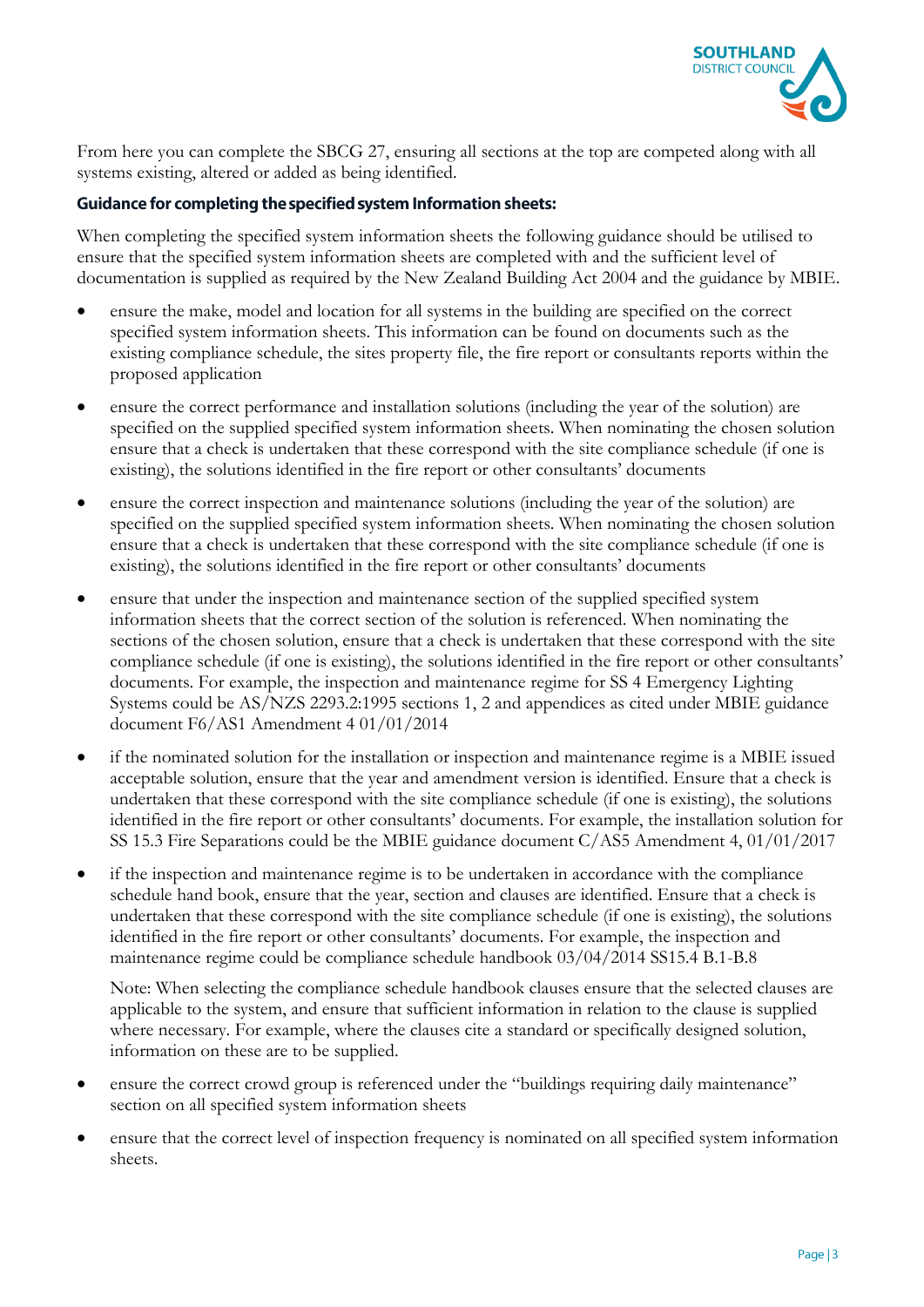

# **Completed SBCG 27 form and Specified System Information sheet examples:**

 $\overline{\phantom{a}}$ 

In order to give you a better idea of the detail required, our staff have completed some examples of the information we expect to be included on the SBCG 27 form and the specified system information sheets. These examples are attached on the following pages,

| <b>Compliance Schedule Specified Systems Form SBCG27</b>                                                                                                                                                                                                                            |                                                            |  |                                 |                               |           |                          |                                                                                                                                                                                                                                |
|-------------------------------------------------------------------------------------------------------------------------------------------------------------------------------------------------------------------------------------------------------------------------------------|------------------------------------------------------------|--|---------------------------------|-------------------------------|-----------|--------------------------|--------------------------------------------------------------------------------------------------------------------------------------------------------------------------------------------------------------------------------|
| This checklist should be used to identify specified systems within buildings in accordance with Building Act 2004.<br>Please identify specified systems by nominating the appropriate boxes and include maintenance and inspection<br>requirements as provided by owner / designer. |                                                            |  |                                 |                               |           |                          |                                                                                                                                                                                                                                |
| Site Address: 123 ABC Street                                                                                                                                                                                                                                                        |                                                            |  | Fire Hazard Category FHC: FHC 2 |                               |           |                          |                                                                                                                                                                                                                                |
|                                                                                                                                                                                                                                                                                     | <b>Building Name: ABC Compliance</b>                       |  | Crowd Activity: WB              |                               |           |                          |                                                                                                                                                                                                                                |
|                                                                                                                                                                                                                                                                                     | John Doe                                                   |  |                                 |                               |           |                          |                                                                                                                                                                                                                                |
| Owners Name:                                                                                                                                                                                                                                                                        |                                                            |  | Total Occupant Load: 123        |                               |           |                          |                                                                                                                                                                                                                                |
|                                                                                                                                                                                                                                                                                     | Existing Compliance Schedule number: WoF/2000/1234         |  |                                 |                               |           |                          |                                                                                                                                                                                                                                |
|                                                                                                                                                                                                                                                                                     | <b>SPECIFIED SYSTEMS</b>                                   |  | <b>Existing</b>                 | Add                           | Alter     | <b>Remove</b>            | $SS1 - SS16$<br><b>Form Attached</b>                                                                                                                                                                                           |
| SS1                                                                                                                                                                                                                                                                                 | <b>Automatic Systems for Fire Suppression</b>              |  |                                 | $\blacksquare$                | $\Box$    |                          |                                                                                                                                                                                                                                |
| SS <sub>2</sub>                                                                                                                                                                                                                                                                     | <b>Emergency Warning Systems</b>                           |  |                                 | $\blacksquare$                |           | П                        |                                                                                                                                                                                                                                |
| SS3.1<br>SS3.2                                                                                                                                                                                                                                                                      | <b>Automatic Doors</b><br><b>Access Controlled Doors</b>   |  | П                               | П<br>П                        | П<br>П    | P.<br>П                  |                                                                                                                                                                                                                                |
| SS3.3                                                                                                                                                                                                                                                                               | Interfaced Fire or Smoke Doors or Windows                  |  | П                               | $\Box$                        | П         | П                        |                                                                                                                                                                                                                                |
| SS <sub>4</sub>                                                                                                                                                                                                                                                                     | <b>Emergency Lighting Systems</b>                          |  |                                 | $\mathbf{r}$                  |           | $\overline{\phantom{0}}$ |                                                                                                                                                                                                                                |
| SS <sub>5</sub>                                                                                                                                                                                                                                                                     | <b>Escape Route Pressurisation Systems</b>                 |  | □                               | П                             | П         | П                        | П                                                                                                                                                                                                                              |
| SS <sub>6</sub>                                                                                                                                                                                                                                                                     | <b>Riser Mains</b>                                         |  | П                               |                               | П         | П                        | П                                                                                                                                                                                                                              |
| SS7                                                                                                                                                                                                                                                                                 | <b>Automatic Backflow Preventers</b>                       |  |                                 | $\blacksquare$                |           | П                        |                                                                                                                                                                                                                                |
| <b>SS8.1</b>                                                                                                                                                                                                                                                                        | <b>Passenger Carrying Lifts</b>                            |  |                                 | ш                             | П         | П                        |                                                                                                                                                                                                                                |
| <b>SS8.2</b>                                                                                                                                                                                                                                                                        | <b>Service Lifts</b>                                       |  | п                               | ⊓                             | П         | П                        | П                                                                                                                                                                                                                              |
| <b>SS8.3</b>                                                                                                                                                                                                                                                                        | <b>Escalators and Moving Walks</b>                         |  | П                               | П                             | П         | П                        | П                                                                                                                                                                                                                              |
| SS9                                                                                                                                                                                                                                                                                 | Mechanical Ventilation or Air Conditioning Systems         |  | □                               | П                             | П         | $\Box$                   | П                                                                                                                                                                                                                              |
| <b>SS10</b>                                                                                                                                                                                                                                                                         | <b>Building Maintenance Units</b>                          |  | П                               | П                             | П         | п                        | П                                                                                                                                                                                                                              |
| <b>SS11</b>                                                                                                                                                                                                                                                                         | <b>Laboratory Fume Cupboards</b>                           |  | $\Box$                          | $\blacksquare$                | П         | П                        | П                                                                                                                                                                                                                              |
| SS <sub>12.1</sub>                                                                                                                                                                                                                                                                  | <b>Audio Loops</b>                                         |  | П                               | $\overline{\phantom{0}}$      | П         | П                        | П                                                                                                                                                                                                                              |
| SS <sub>12.2</sub>                                                                                                                                                                                                                                                                  | FM Radio & Infrared Beam Transmission Systems              |  | П                               | П                             | П         | П                        | П                                                                                                                                                                                                                              |
| SS <sub>13.1</sub>                                                                                                                                                                                                                                                                  | <b>Mechanical Smoke Control</b>                            |  | П                               | Π                             | п         | П                        | П                                                                                                                                                                                                                              |
| SS13.2                                                                                                                                                                                                                                                                              | <b>Natural Smoke Control</b>                               |  | П                               | П                             | П         | $\overline{\phantom{a}}$ | П<br>П                                                                                                                                                                                                                         |
| SS <sub>13.3</sub><br>SS14.1                                                                                                                                                                                                                                                        | <b>Smoke Curtains</b>                                      |  | П<br>П                          | $\overline{\phantom{a}}$<br>П | П<br>П    | $\Box$<br>П              | П                                                                                                                                                                                                                              |
| SS <sub>14.2</sub>                                                                                                                                                                                                                                                                  | Emergency Power Systems 1 - 13<br>Signs for Systems 1 - 13 |  | ٠                               | П                             | ▅         | П                        | a and the second second second second second second second second second second second second second second second second second second second second second second second second second second second second second second se |
| SS <sub>15.1</sub>                                                                                                                                                                                                                                                                  | <b>Systems for Communicating Evacuation</b>                |  | П                               | П                             | П         | П                        | П                                                                                                                                                                                                                              |
| SS15.2                                                                                                                                                                                                                                                                              | <b>Final Exits</b>                                         |  | ٠                               | П                             | П         | $\Box$                   |                                                                                                                                                                                                                                |
| SS15.3                                                                                                                                                                                                                                                                              | <b>Fire Separations</b>                                    |  |                                 | П                             |           | П                        |                                                                                                                                                                                                                                |
| SS15.4                                                                                                                                                                                                                                                                              | <b>Signs for Facilitating Evacuation</b>                   |  |                                 | $\Box$                        |           | $\Box$                   |                                                                                                                                                                                                                                |
| SS15.5                                                                                                                                                                                                                                                                              | <b>Smoke Separations</b>                                   |  | П                               | П                             | П         | П                        | Π                                                                                                                                                                                                                              |
| <b>SS16</b>                                                                                                                                                                                                                                                                         | <b>Cable Cars</b>                                          |  | Π                               |                               |           |                          | П                                                                                                                                                                                                                              |
|                                                                                                                                                                                                                                                                                     |                                                            |  |                                 |                               |           |                          |                                                                                                                                                                                                                                |
|                                                                                                                                                                                                                                                                                     | <b>SPECIFIED SYSTEMS PLAN ATTACHED</b>                     |  |                                 | $\bigcirc$ Yes                |           | O No                     |                                                                                                                                                                                                                                |
| <b>Office Use Only</b><br><b>Building Consent No.</b><br><b>Compliance Schedule No.</b>                                                                                                                                                                                             |                                                            |  |                                 |                               |           |                          |                                                                                                                                                                                                                                |
| <b>Application:</b>                                                                                                                                                                                                                                                                 |                                                            |  |                                 |                               |           |                          |                                                                                                                                                                                                                                |
|                                                                                                                                                                                                                                                                                     | Specified Systems Correct: O Yes O No                      |  | If no, RFI Letter Sent:         |                               | OYes ON/A |                          |                                                                                                                                                                                                                                |
|                                                                                                                                                                                                                                                                                     |                                                            |  |                                 |                               |           |                          |                                                                                                                                                                                                                                |
| Processing Officer:<br>Date:<br>(Name)                                                                                                                                                                                                                                              |                                                            |  |                                 |                               |           |                          |                                                                                                                                                                                                                                |
| Admin: System updated:<br>Date:<br>(Name)                                                                                                                                                                                                                                           |                                                            |  |                                 |                               |           |                          |                                                                                                                                                                                                                                |
| CCC:                                                                                                                                                                                                                                                                                |                                                            |  |                                 |                               |           |                          |                                                                                                                                                                                                                                |
| Compliance Schedule OK to Issue:<br>Date:<br>(Name)                                                                                                                                                                                                                                 |                                                            |  |                                 |                               |           |                          |                                                                                                                                                                                                                                |
|                                                                                                                                                                                                                                                                                     |                                                            |  |                                 |                               |           |                          |                                                                                                                                                                                                                                |
|                                                                                                                                                                                                                                                                                     |                                                            |  | <b>DUNEDIN CITY</b>             |                               |           |                          | Invercargill                                                                                                                                                                                                                   |
|                                                                                                                                                                                                                                                                                     | QUEENSTOWN<br>LAKES DISTRICT<br>COUNCIL                    |  |                                 |                               |           |                          | Waitaki                                                                                                                                                                                                                        |
| <b>Building Controls Group</b>                                                                                                                                                                                                                                                      |                                                            |  |                                 |                               |           |                          |                                                                                                                                                                                                                                |

SBCG27 Version November 2017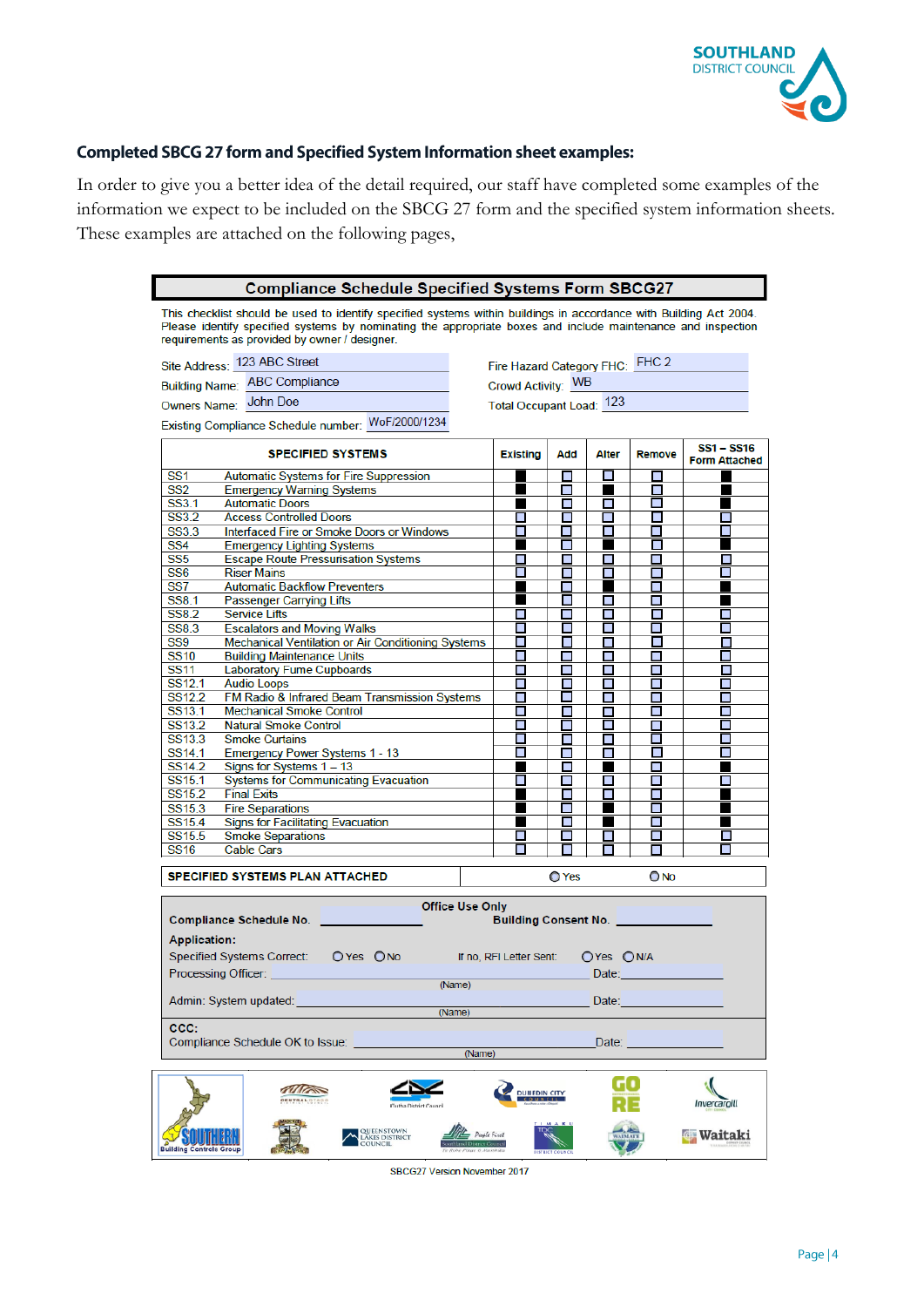



# $SS<sub>2</sub>$ **Emergency warning systems**

Please provide the following information about this system. The relevant standard, year of the standard and the relevant parts/sections and clauses where applicable of the standard must be referenced. If there is more than one type of this system please provide a separate information sheet for each system type.

| ADDRESS: 123 ABC Street                                                                                                                                                                                                                                        |                                                                    |                                                   |                       |                                 |  |  |  |  |
|----------------------------------------------------------------------------------------------------------------------------------------------------------------------------------------------------------------------------------------------------------------|--------------------------------------------------------------------|---------------------------------------------------|-----------------------|---------------------------------|--|--|--|--|
| EXISTING BWOF/CS NUMBER (IF APPLICABLE): Wof/2000/1234                                                                                                                                                                                                         |                                                                    |                                                   |                       |                                 |  |  |  |  |
| PROVIDED BY (NAME): ABC Compliance                                                                                                                                                                                                                             |                                                                    |                                                   |                       |                                 |  |  |  |  |
| PROVIDE REFERENCE TO WHERE THE INFORMATION OUTLINED BELOW IS WITHIN THE PLANS AND<br>SPECIFICATIONS OF THE APPLICATION: Emergency Warning System Design                                                                                                        |                                                                    |                                                   |                       |                                 |  |  |  |  |
| <b>DESCRIPTION OF SYSTEM:</b><br>Type 2 Pertronic System<br>To identify the design function of the specified<br>systems with key features particular to the design.<br>This could include any interfacing with other specified<br>systems or building systems. |                                                                    |                                                   |                       |                                 |  |  |  |  |
| NO                                                                                                                                                                                                                                                             | MAKE                                                               | <b>MODEL</b>                                      | <b>LOCATION</b>       | <b>TYPE</b>                     |  |  |  |  |
| 1                                                                                                                                                                                                                                                              | Pertronic                                                          | F <sub>1</sub><br>As per atttached plan<br>Α1     |                       | $\square$ 1<br>$\blacksquare$ 2 |  |  |  |  |
|                                                                                                                                                                                                                                                                |                                                                    |                                                   |                       |                                 |  |  |  |  |
|                                                                                                                                                                                                                                                                |                                                                    |                                                   |                       | 2(f)                            |  |  |  |  |
|                                                                                                                                                                                                                                                                |                                                                    |                                                   |                       | 3<br>п                          |  |  |  |  |
| <b>RESPONSE:</b>                                                                                                                                                                                                                                               |                                                                    | $\blacksquare$ Manual                             | $\Box$ 3(b)           |                                 |  |  |  |  |
|                                                                                                                                                                                                                                                                |                                                                    | Automatic<br>П                                    | п<br>$\boldsymbol{4}$ |                                 |  |  |  |  |
| SUPPLEMENTARY DEVICES:                                                                                                                                                                                                                                         |                                                                    | □<br>Heat detectors                               |                       | п<br>5                          |  |  |  |  |
|                                                                                                                                                                                                                                                                |                                                                    | Smoke detectors<br>п                              | п.<br>-6              |                                 |  |  |  |  |
|                                                                                                                                                                                                                                                                |                                                                    |                                                   |                       | П7                              |  |  |  |  |
| PERFORMANCE STANDARD:<br>Reference to a standard or identified by a specifically<br>designed solution.                                                                                                                                                         |                                                                    | <b>STANDARD OR SOLUTION:</b>                      | <b>NZS 4512</b>       |                                 |  |  |  |  |
|                                                                                                                                                                                                                                                                |                                                                    | YEAR:                                             | 2010                  | e                               |  |  |  |  |
|                                                                                                                                                                                                                                                                |                                                                    | <b>RELEVANT PARTS / SECTIONS: Entire Standard</b> |                       | n                               |  |  |  |  |
|                                                                                                                                                                                                                                                                | <b>INSPECTIONS, MAINTENANCE AND</b><br><b>REPORTING PROCEDURE:</b> | <b>STANDARD OR SOLUTION:</b>                      | NZS 4512              |                                 |  |  |  |  |
| Note: when referencing MBIE issued documents as<br>the inspection and maintenance procedure, ensure<br>that you nominate the appropriate clauses for the<br>specified systems to be included on the compliance<br>schedule.                                    |                                                                    | YEAR:                                             | 2010                  |                                 |  |  |  |  |
|                                                                                                                                                                                                                                                                |                                                                    | RELEVANT PARTS / SECTIONS: Section 6              |                       |                                 |  |  |  |  |
|                                                                                                                                                                                                                                                                |                                                                    | <b>CLAUSES WHERE APPLICABLE: Entire Section</b>   |                       |                                 |  |  |  |  |
|                                                                                                                                                                                                                                                                |                                                                    |                                                   |                       |                                 |  |  |  |  |

Southland District Council<br>Te Rohe Põtae o Murihiku

**PD Box 903** PO Box 903<br>15 Forth Street<br>Invercargill 9840

↓ 0800 732 732<br>@ sdc@southlanddc.govt.nz<br>☆ southlanddc.govt.nz